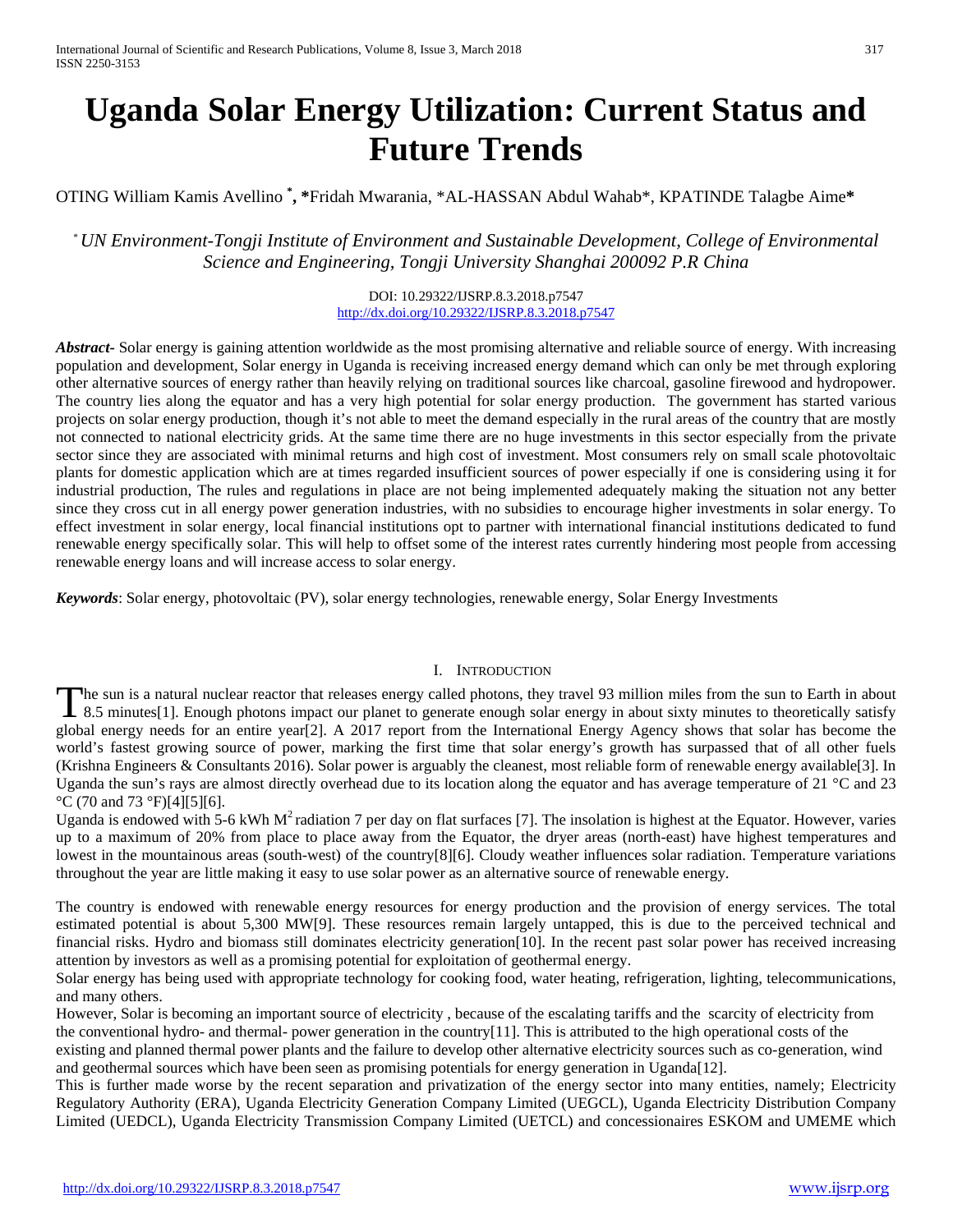all depend on a single tariff for their operations and maintenance, resulting into excessively high prices and unaffordable tariffs that are currently being charged on the electricity[13]

Solar energy has the potential of reducing the current demand exerted on the existing national grid-based power and consequently eradicating Uganda has launched a 19 million and 19.6 million U.S. dollars solar power plants in the remote eastern districts of Soroti and Tororo respectively[14]. The projects which are the largest in East Africa are the latest addition to Uganda's power generation plants, to feed its increasing demand for power as the east African country strives to fast track its development.

According to International Energy Agency (IEA), about 1.2 billion people worldwide lack access to electricity, with approximately over 620 million of these living in sub-Saharan Africa[15]. In terms of energy access, East Africa is greatly the affected region in the continent [16].These statistics explain extremely serious situation faced by many East Africans, mainly those in rural areas. Even those that are lucky enough to have access to electricity, they also experience sporadic service flows and yet costly, hence this means that there is need to exploit all the available sources to get energy to ensure uniformity of access.

Demand for electricity has also been growing which is influenced by the increasing population. Statistics from the energy regulatory agency in Uganda indicate that peak demand for power is growing by 15% every year. This is crucial in an economy that is expanding fast and aimed to give half of its 41 million people access to electricity by 2017[4].

In Uganda, 85% of the population does not have access to electricity and that number is rising with the increase in population and urbanization[17]. The government has long regarded solar energy as the only feasible option for renewable energy generation. According to the renewable energy policy of 2013, the country has a solar electricity potential of about 200MW, 1650MW from biomass, 800MW from peat, 2200MW from hydropower stations and 400MW from geothermal energy.

Recent survey on use of solar power shows that there are more solar energy consumers in the south-west and central regions than in the other regions in the country. This is due to the government's program that support use of solar energy called the Uganda Photovoltaic Pilot Project on Renewable Energy (UPPPRE) that was conducted in these regions and also due to the presence of Non-Governmental Organizations (NGOs) and churches in the regions that offered soft loans and credits to people interested in using solar technologies.

To increase the consumption of solar energy, the government has built two 10MW solar power plants, the largest in East Africa, in its eastern districts of Soroti and Tororo at a cost of USD 19 million and USD 19.6 million respectively that are estimated to connect electricity to around 75,838 (40,000 in Soroti and 35,838 in Tororo) residents[18]. It is Uganda's first grid-connected solar plants as the country looks to raise power generation capacity to 1,500MW by 2020, from the current 850MW. The power plants have the potential to increase their net output capacity by further 20MW of solar energy[18]. Rural Electrification Agency (REA) estimates that so far over 30,000 solar PV systems have already been installed to in rural areas in the country and still there are huge unexploited solar energy resources. The figure below shows the solar PV data in terms of area in kilometers per year.

**Table: 1 Solar Photovoltaic data**

|                         | $KM^2$ OF CSP | <b>PV</b>                |
|-------------------------|---------------|--------------------------|
| Total Area              | 241,278       | 241,278                  |
| <b>Exclusion Area</b>   | 30,828        | 30,828                   |
| 1,800-2,000 kwh/m2/year | 1,742         | $\overline{\phantom{m}}$ |
| 2000-2500 kwh/m2/year   | 203,108       | 210,450                  |
| 2500-3000 kwh/m2/year   | 5,600         | $\boldsymbol{0}$         |

# *Source: HERMANN ET AL. 2014*

Solar energy can be converted to electricity on and off-grid through photovoltaic or concentrated solar power (CSP) technology. About 200,000 km<sup>2</sup> of Uganda's land area has solar radiation exceeding 2,000 kWh/m<sup>2</sup>/year (i.e.5.48 kWh/m<sup>2</sup>/day) this is a high potential for solar power investment[12].

# **1.1. Generation and transmission of solar energy**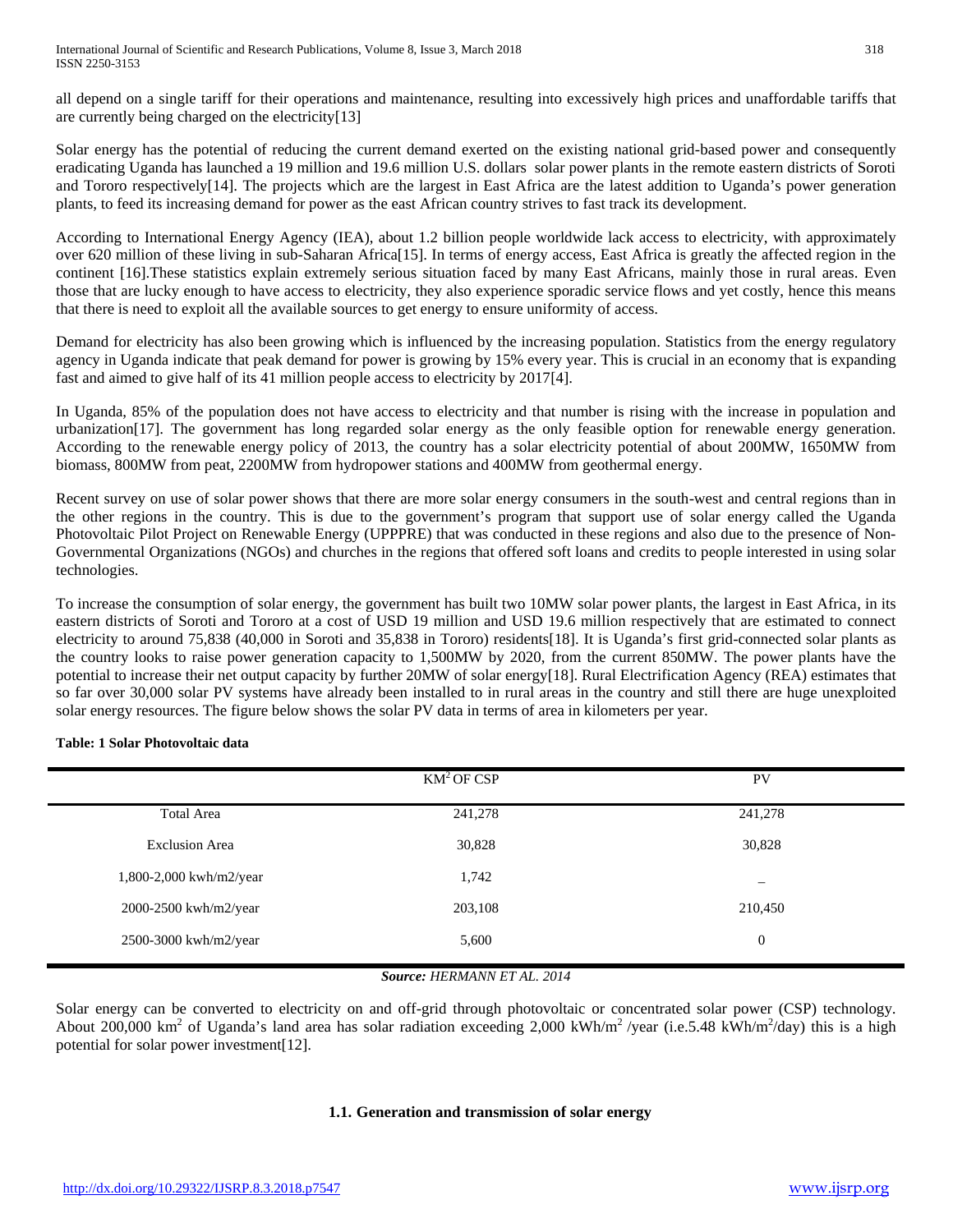Solar panels convert the sun's light into usable solar energy using N-type and P-type semiconductor materials. When sunlight is absorbed by these materials, the solar energy knocks electrons loose from their atoms, allowing the electrons to flow through the material to produce electricity[19][20]. This process of converting light (photons) to electricity (voltage) is called the photovoltaic (PV) effect. Current technology solar panels convert most of the visible light spectrum and about half of the ultraviolet and infrared light spectrum to utilized solar energy.

Most of the solar energy users have installed solar panels in their homesteads hence no need for power transmission. However, with the increased projects in solar energy production by the government, transmission lines are necessary to ensure that the power is supplied to the end users. Electricity lines are therefore constructed from the power grid and those that pay the initial connection fee are connected to the grid. The below diagram shows the basic building blocks of a small stand-alone off-grid PV power generating system.



**Figure 1: Small Scale Photovoltaic Plants and Domestic Application.**

*Source: Performance evaluation of hybrid adaptive neuro-fuzzy inference system models for predicting monthly global solar radiation*

# **1.2 Total Energy demand in Uganda and contribution from each source**

Uganda has a total primary energy usage of 0.0593 quadrillion Btu which equals to 14.94 million tons of oil equivalent[21]. Biomass is still the most viable source of energy for the majority of the Ugandan population especially in the rural areas. About 90 percent of the total primary energy consumption is generated through biomass, this includes firewood (78.6 percent), charcoal (5.6 percent) and crop residues (4.7 percent)[4]. This has accelerated to the high rates of deforestation to supply the ever increasing energy demand. Electricity contributes 1.4 percent to the national energy balance while oil products, which are mainly used for vehicles and thermal power plants, account for the remaining 9.7 percent.

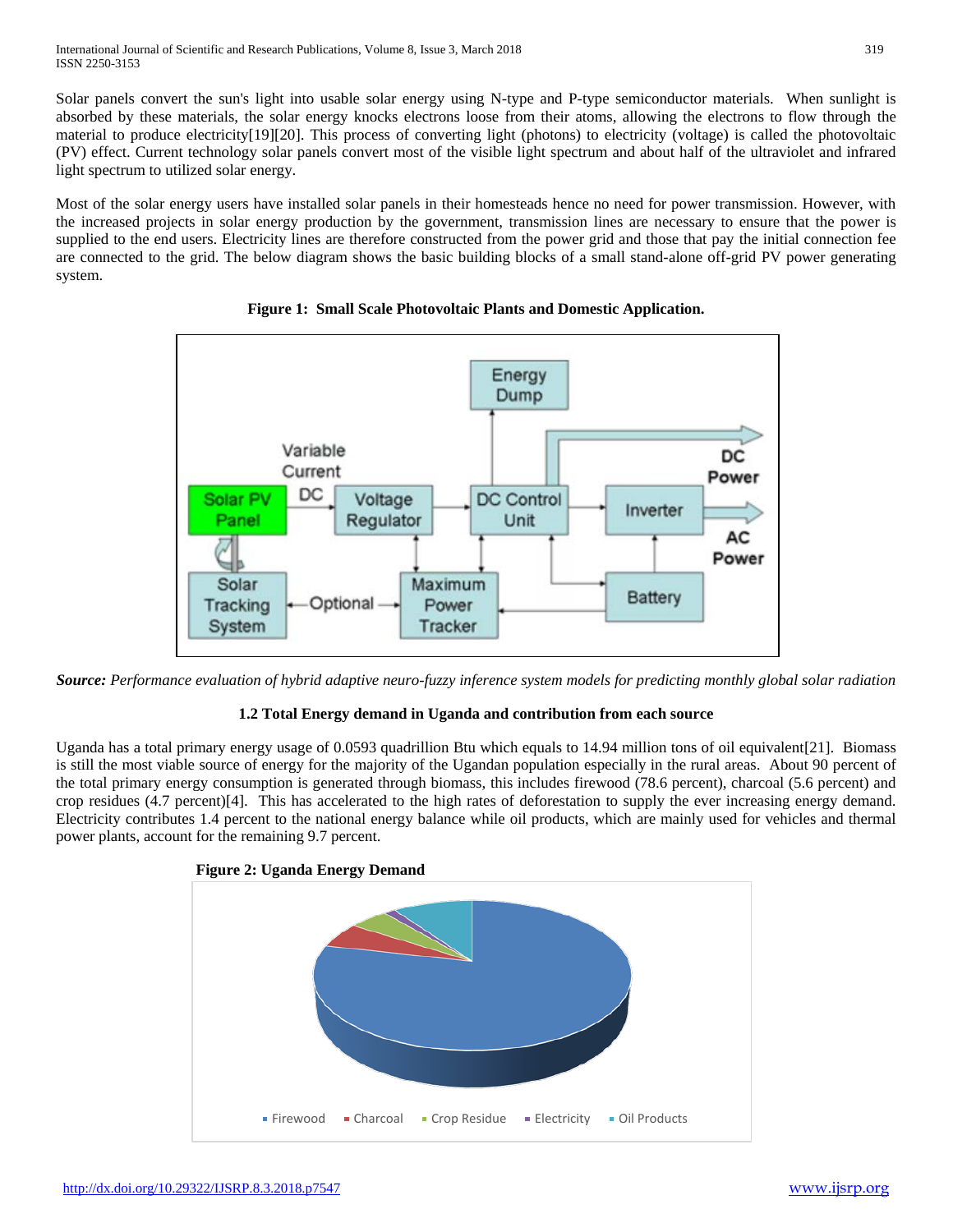#### *Source: A. M. Mueller, Energy Sources in Uganda and Solar Radiation*

The figure below shows the major sources of energy generation in Uganda, from 2006 to 2015, Hydro power generation still being used for industrial used, charcoal and firewood are highly consumed as a source of energy at household level both in rural and urban areas with very minimal utilization of the solar energy. The situation is however expected to be different by 2050[11].





*Source: MEMD 2015 Statistical Abstract.*

# **1.3 The Energy Cost and its Effects on Economic development**

The cost of energy in Uganda is relatively higher than that of most of the east African countries like Kenya and Tanzania. Although the country has a surplus that it supplies to its neighboring countries the end user ends up paying a larger amount than the beneficiaries.

The tariff for domestic consumption is at 520.6 UGX which ranked the highest in East Africa. This is as a result of the enormous(52%) price increase in 2012, almost the cost-covering end-users prices[22]. Currently, the end consumer retail tariff is based on consumer category as illustrated in the following table. However, to cater for the poor, the lifeline tariff was not increased and remains at UGX.100 per unit up to 15 kWh per month. The table below shows all the Umeme tariffs in 2014

| Table 2: Energy Cost in Uganda in Uganda's Shillings |  |  |  |  |  |
|------------------------------------------------------|--|--|--|--|--|
|------------------------------------------------------|--|--|--|--|--|

| <b>Charge</b> | Code 10.1 (domestic)     | Code 10.2/3<br>(Commercial) | Code 20 (medium<br>industrial) | Code 30 (large<br>industrial) | Code 50 (street<br>lights) |
|---------------|--------------------------|-----------------------------|--------------------------------|-------------------------------|----------------------------|
| Average       | 520.6                    | 474.4                       | 458.9                          | 310.4                         | 488.8                      |
| Peak          | $\overline{\phantom{a}}$ | 569.7                       | 542.3                          | 373.7                         | $\overline{\phantom{a}}$   |
| Shoulder      | $\overline{\phantom{a}}$ | 475.0                       | 452.2                          | 311.6                         | $\overline{\phantom{a}}$   |
| Off-peak      | $\overline{\phantom{a}}$ | 354.0                       | 371.0                          | 232.5                         | $\overline{\phantom{a}}$   |

*Source: Energypedia 2018(https://energypedia.info/wiki/Uganda\_Energy\_Situation)*

Maintaining the current economic growth and ultimately achieving sustainable development is a challenge that calls for proper and friendly energy pricing. Development is a key input in the overall strategic planning cycle and therefore energy policy and pricing makers should recognizes the linkages between the energy sector and the other sectors[3][23]. Considerations to address energy problems and prices have to be taken in specific policies such as economy, environment, water resources, agriculture, forestry, industry, health, transport, education, decentralization and land use.

## **1.4 Barriers to large scale development of solar energy**

Despite the fact that a great percentage of the total required energy in Uganda can be generated from solar power this has not been the case mainly due to the various factors discussed below.

## **Table 3: barriers in developing large scale use of solar energy.**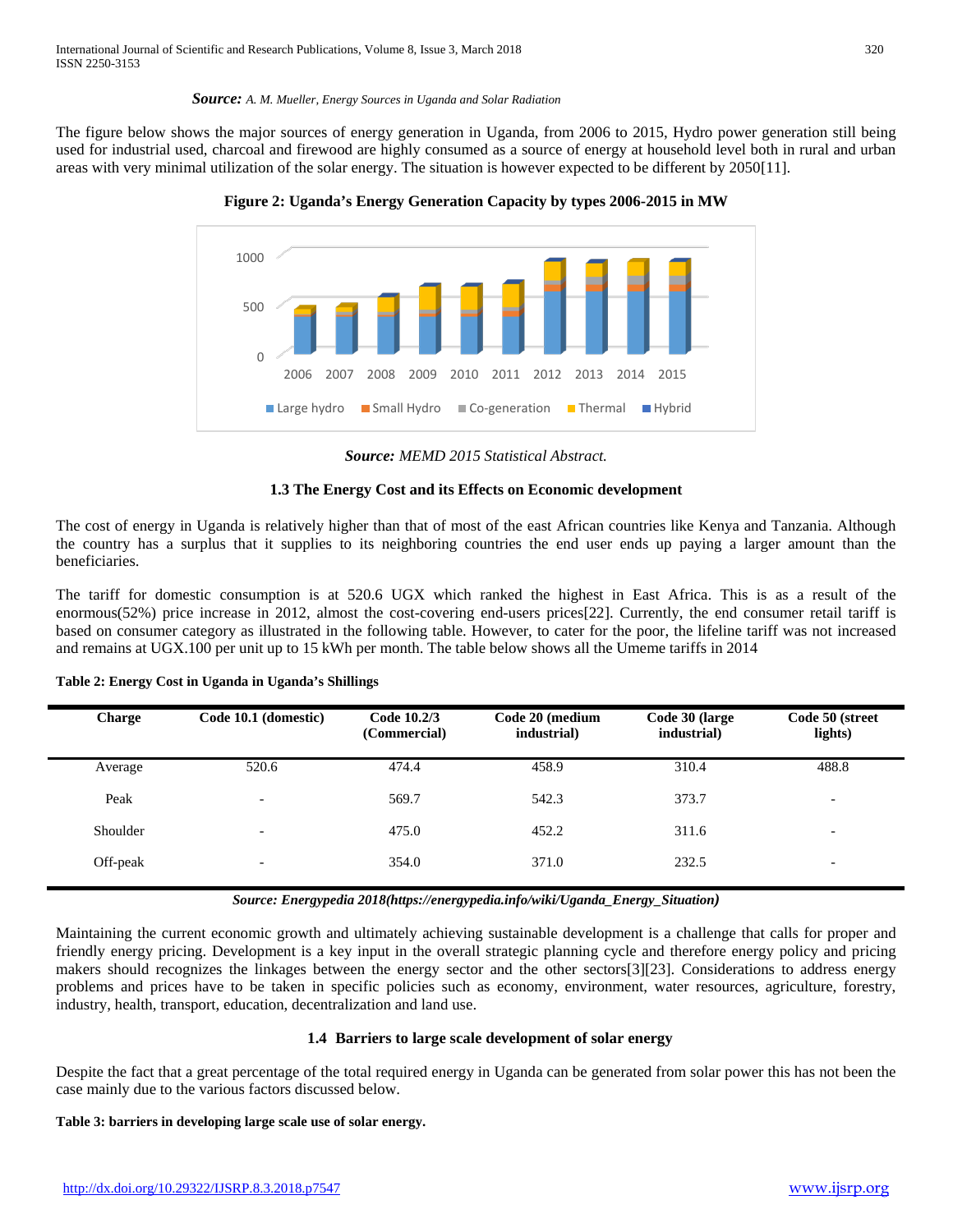| Category                         | <b>Discussion</b>                                                                                                                                                                                                        | <b>Source</b>      |
|----------------------------------|--------------------------------------------------------------------------------------------------------------------------------------------------------------------------------------------------------------------------|--------------------|
| Economic / financial<br>barriers | High initial cost of installation, maintenance and repairs as well as the risks related to the suitability<br>and reliability of technologies and to the solvency degree of the project.                                 | $[24]$             |
| Legal / institution<br>barriers  | lack of stability of incentives for the adoption of photovoltaic like inconsistencies between policy<br>measures and socio economic factors, or the sudden removal of existing subsidies                                 | [25]               |
| Political / policy<br>issues     | Lack of long term policies, lack of political will to diversify into clean energy, constantly changing of<br>government and reshuffling institutions.                                                                    | [24]               |
| technology                       | The risks directly related to technology are high. Because the technology is at a development stage,<br>the risks are not clearly known even if the same technology is working else where                                | $[25]$             |
| Market                           | Competition from wealthier industries that benefit from subsidies and incentives and difficulties in<br>market entry as most investors want large quantities of energy, ideally at times when solar aren't<br>available. | [26]               |
| Siting and<br>transmission.      | Locating solar farms in and transmission lines requires negotiations, permits contracts and<br>community approval which increase the cost and duration of the projects.                                                  | $[27]$             |
| Social/behavioral                | General information and awareness in relation to new technologies and understanding the practical<br>Problems in implementing and maintaining projects is limited                                                        | [24]               |
| Institutional barriers           | Lack of coordination and cooperation within and between various ministries agencies, institutes and<br>other stakeholders delays and restricts the progress in solar energy development.                                 | $\lceil 24 \rceil$ |

# **II. SCALES OF SOLAR PV GENERATION IN UGANDA**

Uganda government is committed to increasing the country's use of modern, renewable energy. Uganda has an electrification rate of 18%, with 8% recorded in rural areas, Uganda like most Sub-Saharan African countries rely most on traditional energy mostly hydro power generation, hence making the scale of photovoltaic solar generation minimal. However, in 2016, Uganda government through the Electricity Regulatory Agency (ERA) partnered with institutional donors such and private investors construct two large Solar PV plants in Soroti and Tororo in North-Eastern and Eastern Uganda respectively.

#### **2.1 Soroti Solar PV Power Plant.**

The rural Soroti region is heavily dependent upon subsistence farming and has high levels of unemployment. Gathered fuel wood is the main source of energy in the country. The Government of Uganda are commitment to increase the country's use of modern, renewable energy to 100% by 2040. Soroti solar power plant is a fixed tilt solar PV power plant. Solar power projects require longtenor loans and can experience difficulty in attracting willing long-term capital investors Soroti Sola project cost USD 19 Million in total, a partnership between the government of Uganda through Electrification Regulatory Agency (ERA) and the Netherlands development bank, and the Emerging Africa Infrastructure Fund (EAIF), a facility of the Private Infrastructure Development Group (PIDG), which includes Australia, Germany, The Netherlands, Norway, Sweden, Switzerland and the United Kingdom, and the World Bank group. EAIF provided Access Soroti with a US\$5.35m loan with a tenor of 17 years. The project mobilized an additional US\$14.2m from commercial and development finance sources as well as GET FiT program. To ensure that the tariff for the electricity generated by Access Soroti can be competitive with other energy sources. Access Uganda Solar, will sell power to the Uganda Electricity Transmission Company Ltd (UETC Ltd) under a 20 year Power Purchase Agreement.

The plant will help Uganda to overcome its current energy shortfall. It is estimated that the project will cut Uganda's carbon emissions by 264,355 tons per annum. By adding 10MWp to Uganda's national grid, the plant is expected to benefit around 32,250 people. Electricity will be generated at a cost of USD 0.11/kWh, allowing energy prices in Uganda to remain low. By providing grid stability to Soroti, the plant will stimulate economic growth and increase productivity. As the largest privately owned solar plant in Uganda, Soroti will act as a catalyst for further solar projects in the country and other countries in the region.

## **2.2 Tororo Solar PV Power Plant.**

**Building Energy** multinational company operating as a Globally Integrated IPP (Integrated Power Producer) in the Renewable Energy Industry, manages **Tororo Solar Plant**, its first photovoltaic system in Uganda, located at around 10 km from the border with Kenya. With a capacity of **10 MWp (16 GWh per year)**, the Tororo Solar Plant is among the largest in Eastern Africa. Uganda's 10MW solar power plant in Tororo will provide energy needs for 35,838 families a funding from the European Union and partners Consisting of **32,240 photovoltaic panels** distributed over a **14 hectare site**, the facility is designed to generate around 16 GWh of energy annually, catering to the energy needs of more than 35,838 people. In addition to covering the community's energy needs, the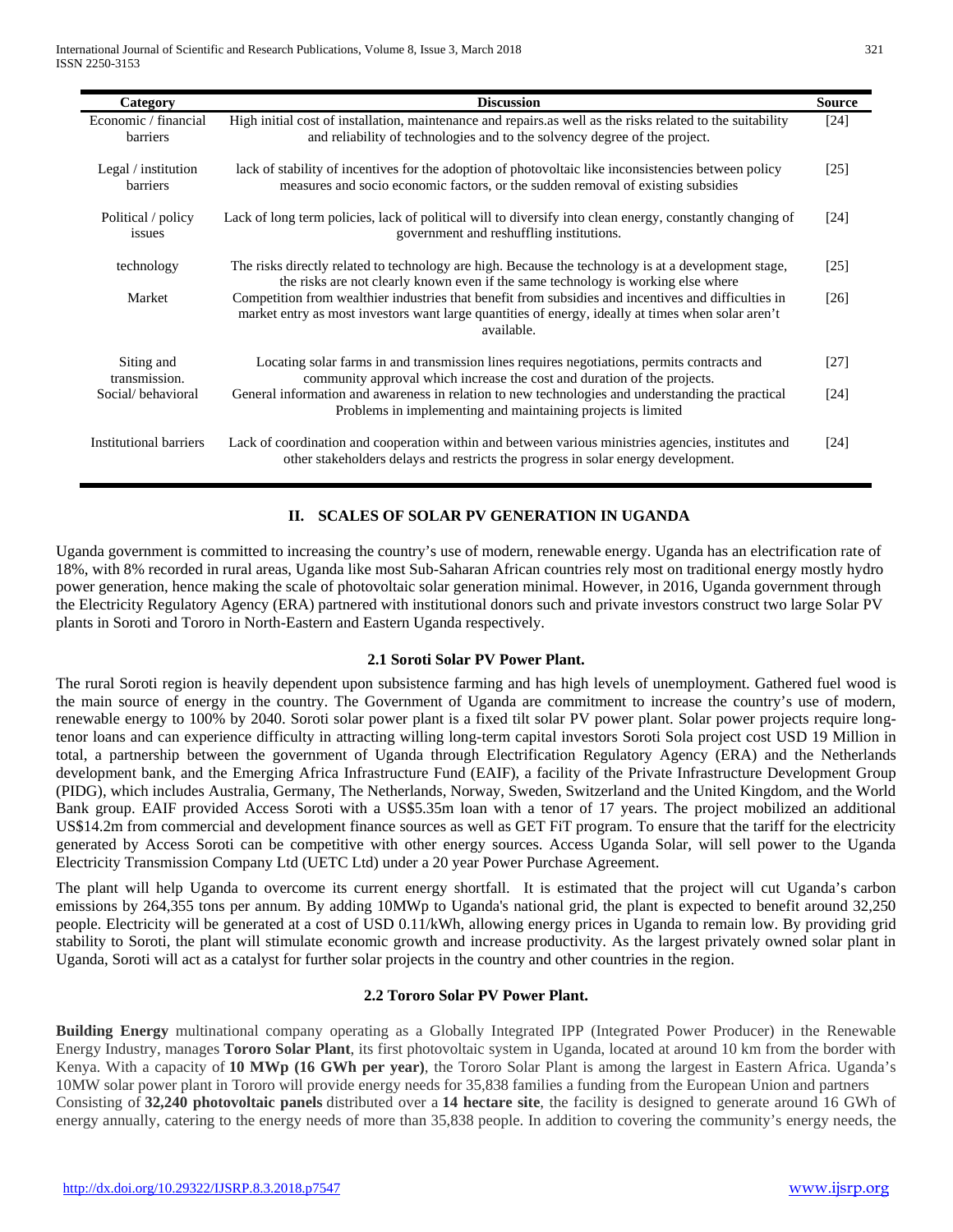Tororo Solar Plant is fostering clean industrial development in the town of Tororo and at the same time **save atmospheric emissions of more than 7,200 tons of CO2** per year, corresponding to the consumption of around 2,800 petrol-powered.

Like the Soroti Solar Plant, the Tororo Solar Plant was developed under the Global Energy Transfer Feed in Tariff ("GET FiT"), a dedicated support scheme for renewable energy projects managed by Germany's KfW Development Bank in partnership with Uganda's Electricity Regulatory Agency (ERA) and funded by the EU-Africa Infrastructure Trust Fund, the governments of Norway, Germany, and the United Kingdom. The GETFiT program helps renewable energy sources become more affordable and therefore more accessible in Eastern Africa.

The EU-Africa Infrastructure Trust Fund has provided funds through the GETFiT Solar Facility equivalent to 7,08 million euros in the form of a top-up payment per kWh of delivered electricity over 20 years. The financing aimed at filling the gap between the generation costs and the feed-in tariff set by Uganda Electricity Transmission Company Limited (UETCL) through a Power Purchase Agreement (PPA).

The project cost an overall **\$19.6 million** investment at Tororo. Which was partially funded by **FMO**, the Dutch development bank which, as Mandated Lead Arranger, coordinated the provision of a **\$14.7 million t**erm loan facility. Fifty percent of the funding was syndicated to the Emerging Africa Infrastructure Fund (EAIF), while the overall equity contribution of the shareholders was \$4.9 million. EAIF is a member of the Private Infrastructure Development Group, which is funded by the UK, Switzerland, Australia, Norway, Sweden, Netherlands, Germany and the World Bank Group.

# **2.3 Green Technology Bank**

The Green Technology Bank is a technological bank implementing the 2030 agenda for Sustainable Development in the green technology field. During the opening ceremony of the United Nations Climate Change Conference in Paris December, 2015, the Chinese President Xi Jinping stressed the need to establish a fair and effective mechanism to deal with climate change by focusing on the need to realize a high-level sustainable development of the world and constructing an international relationship of cooperation and mutual benefits. This later was conceived by the People's Republic. Again Li Keqiang during his chairing the 2030Agenda for Sustainable Development in New York's UN Headquarters issued Chinese National Plan on implementing the Agenda 2030, which made clear that China the need for China to establish and implement the Green Technology Bank hence in 2016 GTB was launched and the construction commenced which was completed in 2017 and officially opened.

# **2.3 Green Technology Bank Major Focus.**

The Bank focuses on Information, Financial and Technology Transfer platforms, the information platform looks at technical demand, technology transfer mainly concentrate on enterprise, institution and intermediary whereas the financial looks at industrial fund, Bank and other capital markets.

# **2.5 Green Technology Bank Main Business.**

The Green Technology envisioned five major business models each with its function, these includes the following;

**Providing green technology transfer and transformation services**, these encompass, testing, screening, evaluation, system integration, as well as package systematic solutions by centering

**Providing financial support to the whole chain of green technology transfer and transformation**. This business establishes green technology financial services platform by developing suitable financial products for the whole chain green technology transfer and transformation, setting up the green industry fund, facilitating the capitalization and securitization of green technology as well as promoting international cooperation on green finance.

**Providing Comprehensive Solutions for Corporate Green Technology Development.** By innovating new modes and new products combining green technology with finance and other elements, assisting enterprises in using and developing green technology, supporting the reforms and upgrading of corporate green technology, and sharing the emission reduction benefits or corporate public offerings.

**Providing Systematic Regional Green Development Solutions to Local Government**. Proving regional green development plan and projects design and integrated supply of the technology system, allocating financial solutions, exploring the local financial investments and social capital cooperation mode, and offering one-stop service including project evaluation, screening, consulting, think tank platforms.

**Providing the Internationalized Transfer and Transformation of Green Technology.** Replicating and promoting the successful application of mode of green technology industrialization in China, expanding the green development markets in developing countries,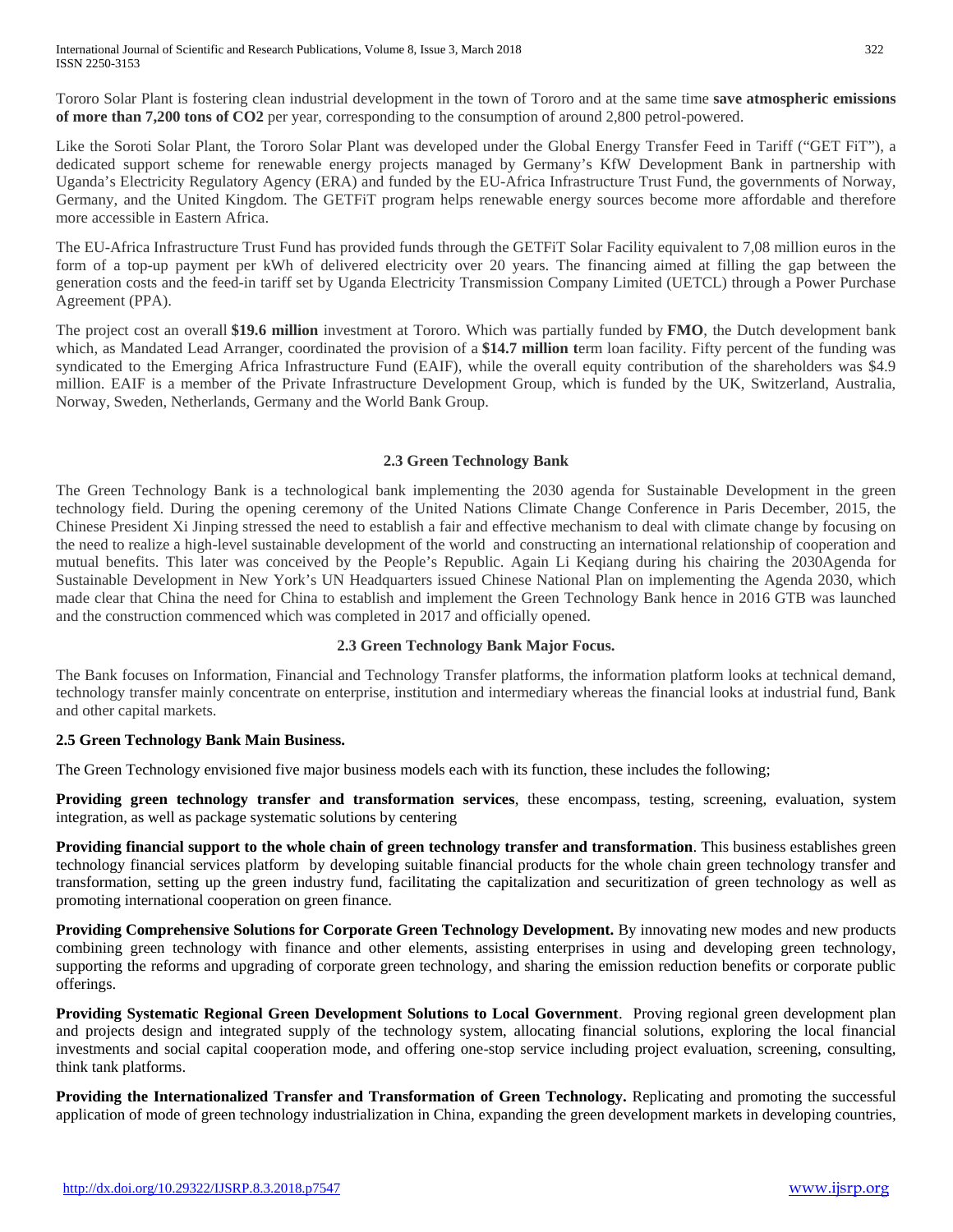facilitating the international green technology storage and re-innovation towards developed countries, and building the international network for green technology transfer and transformation.

# **III. FUTURE TRENDS IN SOLAR ENERGY CONSUMPTION IN UGANDA.**

Uganda's economy and population is growing fast and so are its power needs, according to a report by ministry of energy it is expected that by 2050, electricity demand in the country will quadruple[28][8]. The need to use solar and other renewable sources of energy will be no longer an alternative but a must do thing.

The government has therefore started to partnership with the private sector energy providers that can build solar plants in Uganda learn them for agreed duration of time and later transfer them to the government[9]. Loans and grants to finance solar power projects is another undertaking that the government has come up with some of biggest multilateral lenders including the World Bank, the European Investment Bank, and the African Development Bank joined in with private financiers, such as South Africa's ABSA Capital and Standard Chartered Bank[28].

Ministry of energy has also come up with new Policies that are compatible with the global and regional energy policies. They acknowledge international and regional energy trends, especially in areas of energy investment, pricing and global impacts[29][30]. Since 2010, solar energy use has been gaining an upward trend[9][30].

Data available and projections indicate that by 2050 solar energy will surpass hydropower in terms of the most used renewable energy in the country[31]. Figure clearly shows the current situation and expected future trends.





*Source: organization for economic, energy the next fifty years.*

Solar energy is a global phenomenon on the upswing and Uganda is part of this, for a foreseeable future its growth is set to accelerate. However priorities and decisions that are made now will determine how future societies benefit therefore it's the responsibility of the government to ensure that progress is made in the right way.

# **3.1 Environmental impacts of solar power**

Energy generation and transmission methods have significant effects to the environment. The conventional energy generation options have higher negative impacts that damage the air, water, climate, soils, wildlife, landscape as well as raise the levels of harmful radiation[32]. Renewable energy technologies are substantially safer hence offering a solution to many environmental and social problems associated with energy generation.

Solar energy does not pollute air, water or cause greenhouse gases. Solar energy can have a positive, indirect effect on the environment. Using solar energy replaces or reduces the use of other energy sources that have larger negative effects on the environment. Although, some toxic materials and chemicals are used to make the photovoltaic (PV) cells that convert sunlight into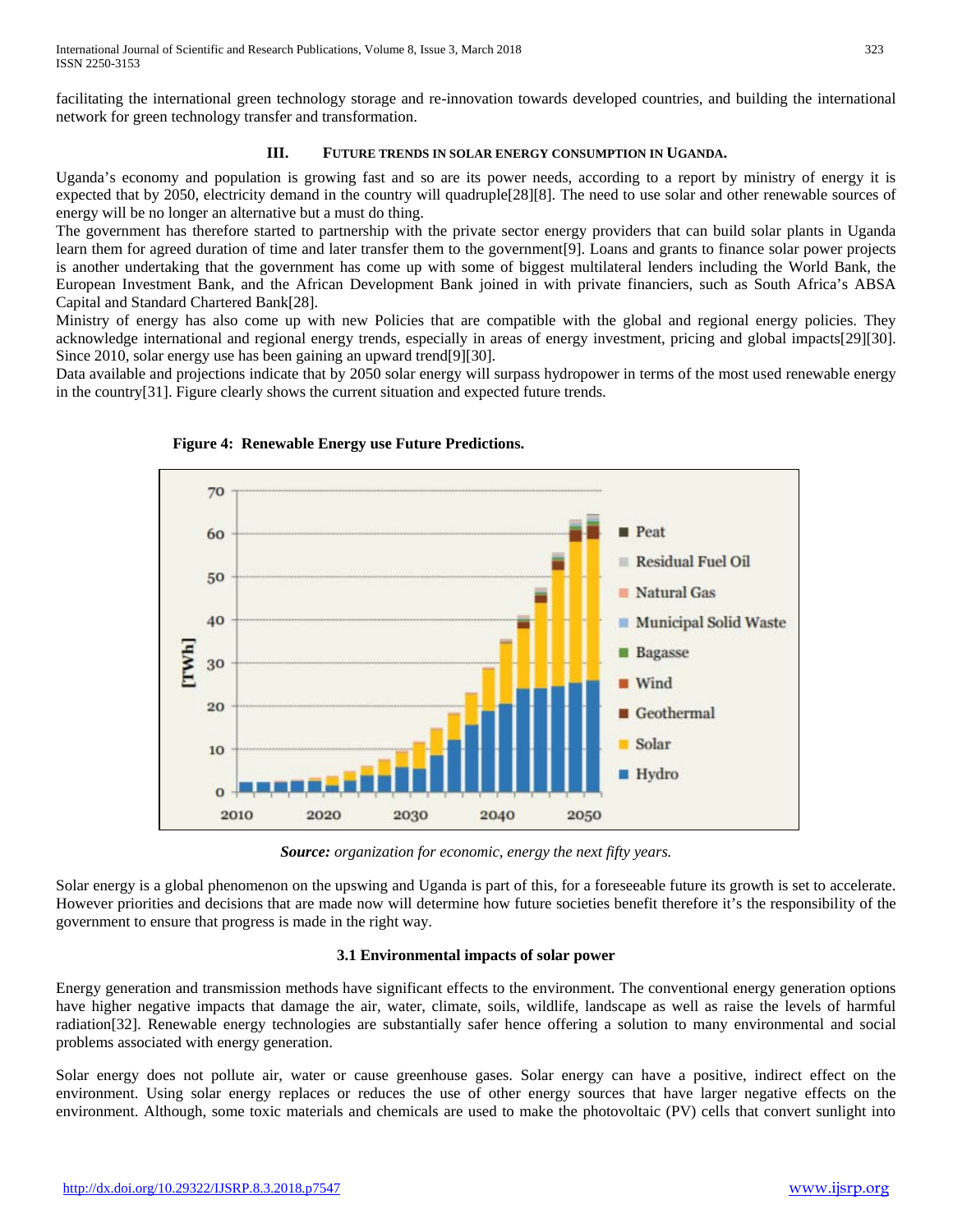electricity[33][34]. Some solar thermal systems use potentially hazardous fluids to transfer heat. Leaks of these materials which can harm the environment and cause health effects to human beings and animals.

However, environmental effects from solar energy technologies are usually minor which can be minimized by appropriate mitigation measures. The potential environmental burdens of solar energy are regularly site specific, depending on the size and nature of the project.

## **3.2 Recommendations**

In Uganda the government should review the policies that are in place to favor investments in solar energy sector by changing the allocation of funds and proper control of revenues from the investments. The policies should outline and accommodate the role of investors in the energy sector; this will attract both international and local investors since the business environment will be accommodative.

Uganda government should also encourage partnership between local and international banks. As seen in the Green Technology Bank above, it can be an opportunity for Uganda local banks to benefit from the initiatives that the Green Technology Bank has put in place, the framework is so comprehensive in nature that it can address all problems related to technology diffusion in Uganda hence will lead to acceleration of investment as well as reducing the greenhouse gases (GHG).

The government should also consider reviewing laws and regulations and add articles/clauses that allow direct grants and investments in which funding can be transferred directly to recipients, especially at community revel, thus making projects wholly owned by community initiatives. Experts can help in Management but at the same time the communities will be in charge to ensure transparency, free competition and non-discrimination especially when it comes to power distribution.

Change in Perception by the Policy makers is a very important factor for full utilization of solar energy to be achieved; they are often preoccupied with electricity and liquid fuels. Solar energy is associated with low income populations and low revenue making businesses, with accompanying concerns over environmental degradation, and as such is given low political priority.

Tax incentives and subsidies on solar related products, though there are no taxes levied on solar panels, other products that complete the package of solar energy generation are still taxed for example, batteries, by subsidizing these, access to solar energy will be affordable that help improve the economics of either initial investment or operations in solar energy technologies. Investors can make profits and at the same time the end user will be charged reasonable prices that will help them put into consideration using solar energy instead of the other non-renewable energies available in the country hence will lead to reduction of greenhouse gases (GHG) that cause global warming.

Political commitment of the government and financial institutions solar energy sector is a necessity since this is one of the major barriers towards achieving the utilization of solar energy. Politicizing this makes it difficult for the results to be a achieved since each leader will argue on the basis of what is favoring their situation. It is therefore the responsibility of the government to ensure that decisions in the solar and other renewable energy sectors are not left in the hands of the politicians.

Ensure that the framework selected while implementing the solar energy projects has built-in provisions to allow for flexibility in the event of significant market changes or unintended consequences of incentive and tariffs schemes. This will ensure effectiveness for the long term and that the best interests of the country are met, some possibility for change is required. At the same time, any such change should be circumscribed within defined parameters that include mechanisms to measure progress toward solar energy goals, to allow for maximum predictability and minimal investment risk.

# **IV. CONCLUSION**

Solar energy as one of the most promising renewable and environmentally friendly energy sources available in the world today. To meet the increasing energy demand there is need to diversify the energy sector through increased investment into other renewable energy sources, chief of which should be solar energy. Uganda inadequate access to modern energy services and safe supply of power is affecting the entire society. The Government and stakeholders in Uganda are working hard to tackle these challenges and one of the solutions towards achieving 100% renewable energy by 2040 is by increasing production and transmission of solar energy for off-grid citizens. On the other hand social and environmental benefits that derived from use of solar energy are already felt and are overwhelming.

## **APPENDIX**

## **Abbreviation**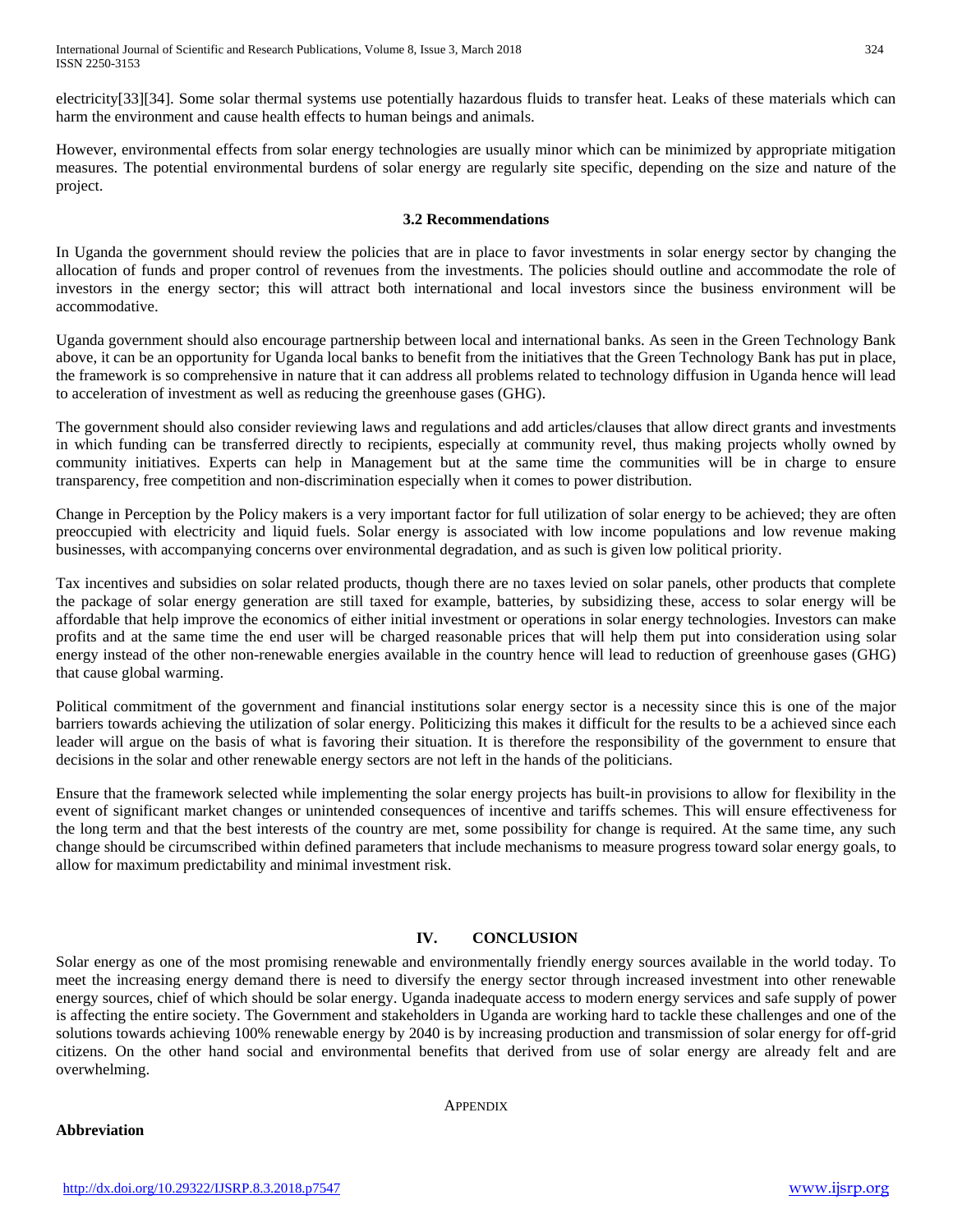- i. ABSA- Amalgamated Bank of South Africa
- ii.  $CO<sub>2</sub> Carbon Dioxide$
- iii. CSP Concentrated Solar Power
- iv. EAIF—Emerging Africa Infrastructure Fund
- v. ERA--Electricity Regulatory Agency
- vi. EU- European Union
- vii. FMO- Financierings-Maatschappij Voor Ontwikkelinglanden (Netherlands Development Finance Company)
- viii. GET-FiT- Global Energy Transfer Feed in Tariffs
- ix. GTB- Green Technology Bank
- x. GWh- Giga watt hour
- xi.  $KM^2 Kilometers Square$
- xii. KFW-Kreditanstalt Fur Weideraufbau (German Development Bank)
- xiii. KWh/M<sup>2</sup>-Kilo watt hour per Meters Square
- xiv. Mtoe-Million Ton of Oil Equivalent
- xv. NGO- Non Governmental Organization
- xvi. MW- Mega Watt
- xvii. PIDG- Private Infrastructure Development Group
- xviii. PPA- Power Purchase Agreement
- xix. PV- Photovoltaic
- xx. UETCL-Uganda Electricity Transmission Company Limited
- xxi. UPPPRE-Uganda Photovoltaic Pilot Project on Renewable Energy
- xxii. UGX- Uganda Shillings
- xxiii. UN- United Nations
- xxiv. UK- United Kingdom
- xxv. USD- United States Dollars

## **REFERENCES**

- [1] S. Publications and E. Exploration, "Photovoltaic Developments in East Africa: BP Solar  $\hat{a} \in \mathbb{T}^M$  s Applications and Installations Author ( s ): R . Evans Source : Energy Exploration & Exploitation, Vol. 7, No. 2, SPECIAL ISSUE : ENERGY IN Stable URL∶http://www.jstor.org/stable/43753695 Photovoltaic Developments in East Af BP Solar â€<sup>™</sup> s Applications and Installati," vol. 7, no. 2, pp. 128–134, 2018.
- [2] T. M. Hill, "Current Science Association NATIONAL SOLAR ENERGY CONVENTION, 1986 Published by: Current Science Association Stable URL : http://www.jstor.org/stable/24089555," vol. 55, no. 13, 2018.
- [3] F. Eni and E. Mattei, "Fondazione Eni Enrico Mattei ( FEEM ) The Future of Renewable Energy in the Mediterranean . Translating Potential into Reality Author ( s ): Simone Tagliapietra Fondazione Eni Enrico Mattei ( FEEM ) ( 2015 ) Stable URL : http://www.jstor.org/stable/resrep01148," no. 2015, 2018.
- [4] A. M. Mueller, "ENERGY SOURCES IN UGANDA AND SOLAR RADIATION," pp. 1–37.
- [5] J. S. Okonya and J. Kroschel, "Indigenous knowledge of seasonal weather forecasting : A case study in six regions of Uganda," vol. 4, no. 12, pp. 641–648, 2013.
- [6] J. Mubiru and E. J. K. B. Banda, "Monthly average daily global solar irradiation maps for Uganda : A location in the equatorial region," *Renew. Energy*, vol. 41, pp. 412–415, 2012.
- [7] T. Centre and R. Cooperation, "Solar rural Africa potential for," vol. 181, no. 181, pp. 180–181, 2018.
- [8] O. Broad and M. Hankins, "ENERGY REPORT FOR UGANDA A 100 % RENEWABLE," 2015.
- [9] C. Drazu, M. Olweny, and G. Kazoora, "Household energy use in Uganda : existing sources , consumption , and future challenges," vol. 2012, no. 2008, pp. 352–361, 2015.
- [10] P. J. Turyareeba, "Renewable energy : its contribution to improved standards of living and modernisation of agriculture in Uganda," vol. 24, pp. 453–457, 2001.
- [11] T. Overall and P. Goal, "The renewable energy policy for uganda," 2017.
- [12] R. Meyer, A. Eberhard, and K. Gratwick, "Energy for Sustainable Development Uganda â€<sup>™</sup> s power sector reform∶ There and back again ?," *Energy Sustain. Dev.*, vol. 43, pp. 75–89, 2018.
- [13] federation of universities of applied Sciences, "UGANDA & RENEWABLE ENERGY Renewable energy in Uganda," pp. 2010–2011, 2011.
- [14] J. Energy and E. Projects, "Introduction of solar energy in Uganda."
- [15] N. Verlagsgesellschaft and L. America, "Renewable Energy Promotion in South Africa Surrounding Conditions and Recent Developments Author ( s ): Cord Lüdemann Source : Verfassung und Recht in Übersee / Law and Politics in Africa , Asia and Latin Published by : Nomos Verlagsgesellschaft mbH Stable URL : http://www.jstor.org/stable/43239649 Renewable Energy Promotion in South Africa - Surrounding Conditions and Recent Developments," vol. 45, no. 3, pp. 315–323, 2018.
- [16] F. Scientist, "Florida Academy of Sciences, Inc.," vol. 39, no. 3, 2018.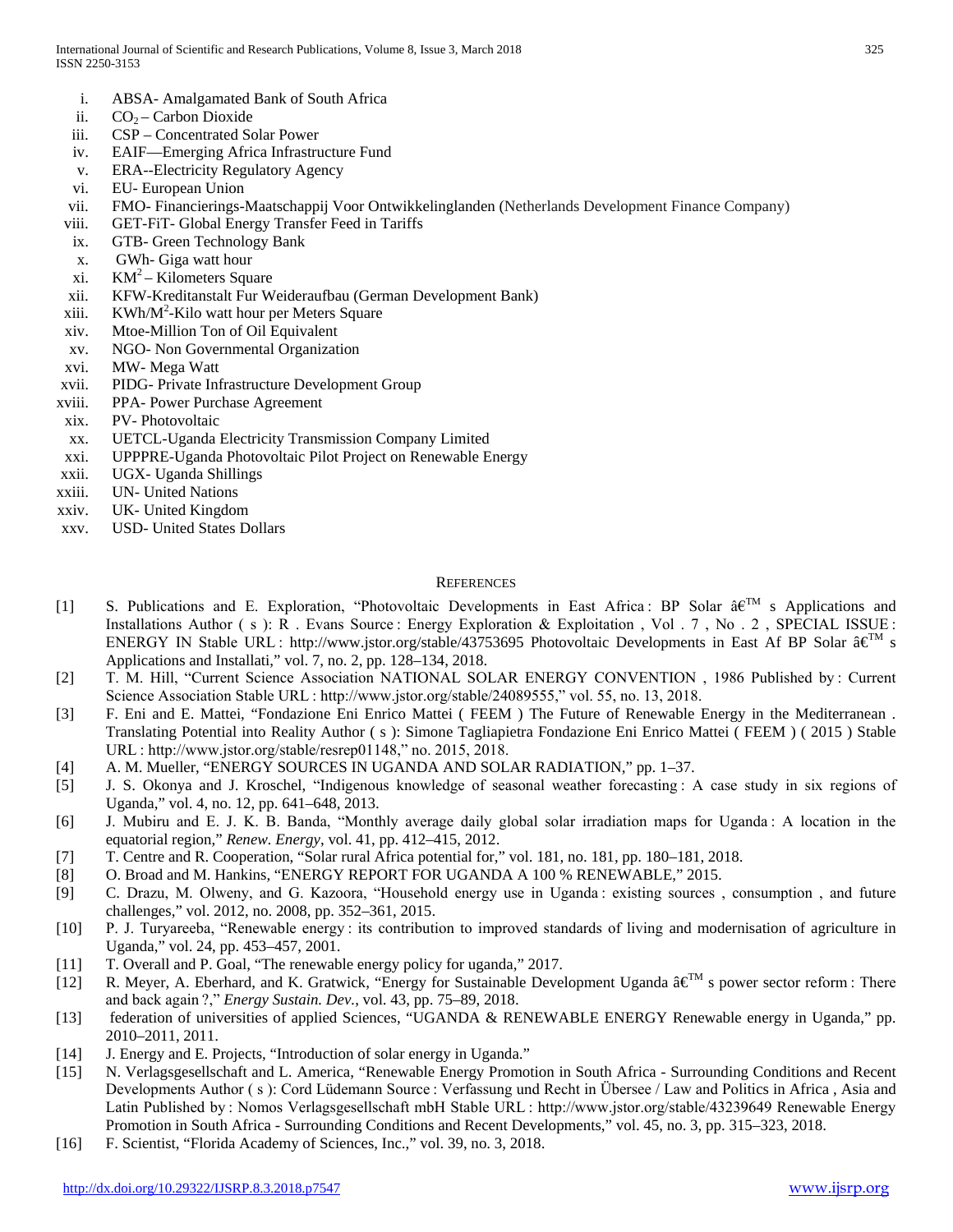- [17] R. Kabaseke, "THE NEED FOR RENEWABLE E N E R G Y WITH EMPHASIS ON SOLAR IN RURAL U G A N D A," vol. II, pp. 1781–1783, 2003.
- [18] S. Twaha, M. A. M. Ramli, P. M. Murphy, M. U. Mukhtiar, and H. K. Nsamba, "Renewable based distributed generation in Uganda : Resource potential and status of exploitation," *Renew. Sustain. Energy Rev.*, vol. 57, pp. 786–798, 2016.
- [19] L. M. Halabi, S. Mekhilef, and M. Hossain, "Performance evaluation of hybrid adaptive neuro-fuzzy inference system models for predicting monthly global solar radiation," *Appl. Energy*, vol. 213, no. November 2017, pp. 247–261, 2018.
- [20] V. Raisch, "Financial assessment of mini-grids based on renewable energies in the context of the Ugandan energy market," *Energy Procedia*, vol. 93, no. March, pp. 174–182, 2016.
- [21] J. M. Eder, C. F. Mutsaerts, and P. Sriwannawit, "Energy Research & Social Science Mini-grids and renewable energy in rural Africa : How diffusion theory explains adoption of electricity in Uganda," *Energy Res. Soc. Sci.*, vol. 5, pp. 45–54, 2015.
- [22] A. Tillmans and P. Schweizer-ries, "Energy for Sustainable Development Knowledge communication regarding solar home systems in Uganda : The consumers â€<sup>™</sup> perspective," *Energy Sustain. Dev.*, vol. 15, no. 3, pp. 337–346, 2011.
- [23] J. R. Hogarth, "Energy for Sustainable Development Promoting diffusion of solar lanterns through micro fi nance and carbon fi nance : A case study of FINCA-Uganda  $\hat{\mathbf{a}} \in \mathbb{R}^M$  s solar loan programme," *Energy Sustain. Dev.*, vol. 16, no. 4, pp. 430–438, 2012.
- [24] S. Asia and E. Unit, "REPORT ON BARRIERS FOR SOLAR POWER," 2010.
- [25] E. Science, "Key Barriers to the Implementation of Solar Energy in Nigeria : A Critical Analysis Key Barriers to the Implementation of Solar Energy in Nigeria : A Critical Analysis," 2017.
- [26] A. D. Paper, "Barriers to development of renewable energy in India & proposed recommendations," 2010.
- [27] J. Doner, "Barriers to Adoption of Renewable Energy Technology Barriers to Adoption of Renewable Energy Technology Table of Contents," no. May, 2007.
- [28] H. E. Trends, "4 . Future trends in energy , climate and woodfuel use," pp. 25–32, 2007.
- [29] T. Tsoutsos, N. Frantzeskaki, and V. Gekas, "Environmental impacts from the solar energy technologies," vol. 33, pp. 289– 296, 2005.
- [30] U. bloomberg new energy Finance, "Global Trends in Renewable Energy."
- [31] organisation for economic, "ENERGY The Next fifty years."
- [32] H. Jin and J. Yu, "Virtuous cycle of solar photovoltaic development in new regions," *Renew. Sustain. Energy Rev.*, vol. 78, no. April, pp. 1357–1366, 2017.
- [33] S. Hirmer and P. Guthrie, "The bene fi ts of energy appliances in the o ff -grid energy sector based on seven o ff -grid initiatives in rural Uganda," *Renew. Sustain. Energy Rev.*, vol. 79, no. July 2016, pp. 924–934, 2017.
- [34] O. Stojanovski, M. Thurber, and F. Wolak, "Energy for Sustainable Development Rural energy access through solar home systems : Use patterns and opportunities for improvement," *Energy Sustain. Dev.*, vol. 37, pp. 33–50, 2017.

# **AUTHORS**

**First Author** –OTING William Kamis Avellino,

Master's Degree Candidate, at UN Environment-Tongji Institute of Environment and Sustainable Development, College of Environmental Science and Engineering, Tongji University, Shanghai, P. R China. Phone: +8618121339726

E-mail: [otingwill@gmail.com](mailto:otingwill@gmail.com)

# **Second Author** – Fridah Mwarania

Master's Degree Candidate, Tongji University, College of Environmental Science and Engineering, Institute of Environment and Sustainable Development (IESD), Shanghai, China. Phone: +254 720039360

E-mail: [fmwarania@yahoo.com](mailto:fmwarania@yahoo.com)

**Third Author** – AL-HASSAN Abdul Wahab Master's Degree Candidate, Tongji University, College of Environmental Science and Engineering, Institute of Environment and Sustainable Development (IESD), Shanghai, China. Phone: +8615316168527 E-mail: [abdulwahab0515@hotmail.com](mailto:abdulwahab0515@hotmail.com)

# **Fourth Author** KPATINDE Talagbe Aime,

Master's Degree Candidate, Tongji University, College of Environmental Science and Engineering, Institute of Environment and Sustainable Development (IESD), Shanghai, China. Phone: +86 13120697573. E-mail: [ktalagbeaime@gmail.com](mailto:ktalagbeaime@gmail.com)